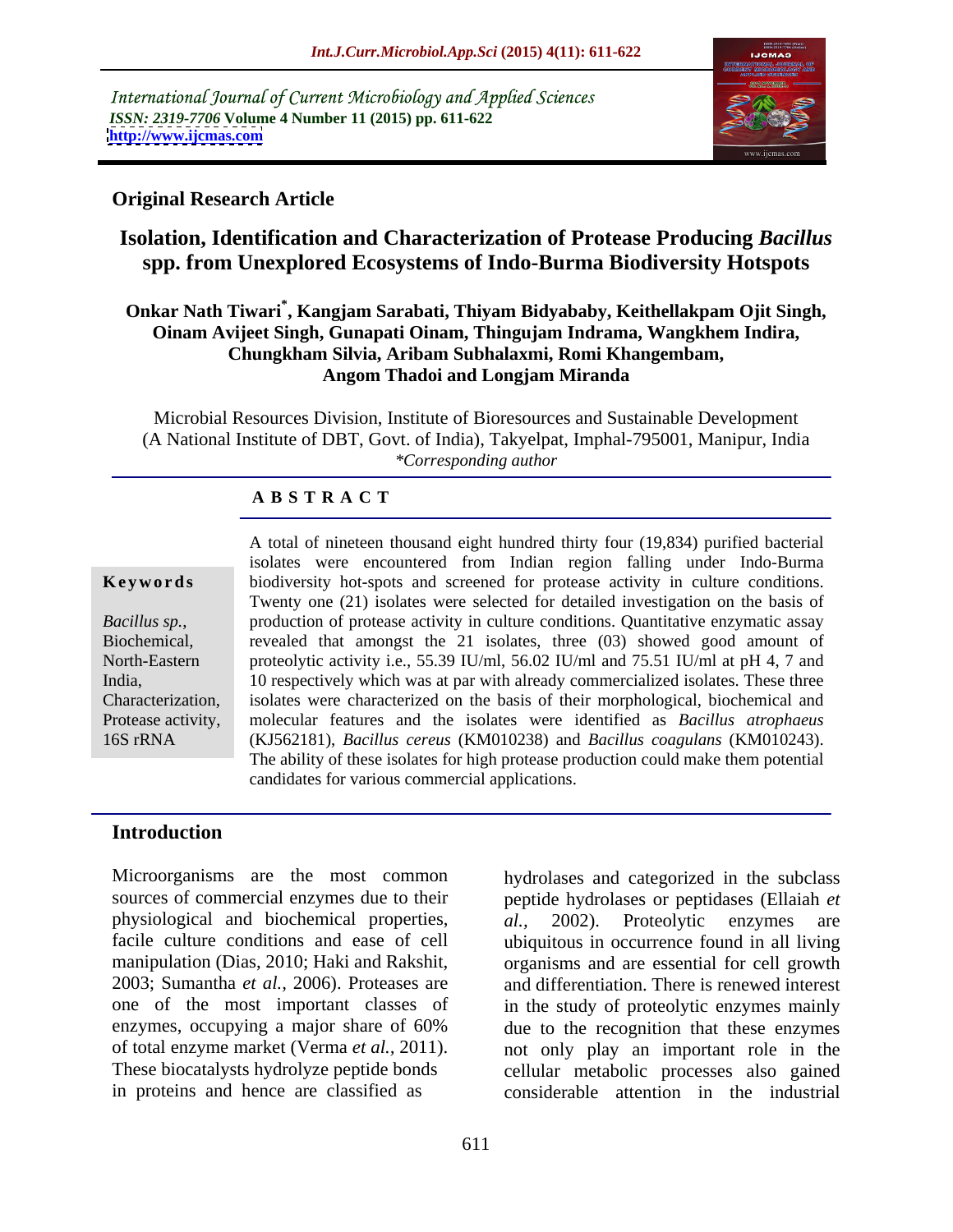community (Gupta *et al.,* 2005). clotting agent and meat tenderizing agent in Commercial proteases are mostly produced food industry, reduction of tissue from various bacteria and it was reported inflammation application (Djamel *et al.,* that 35% of the total microbial enzymes 2009). The present study is to investigate the used in detergent industry are the proteases highest protease producing strains and their from bacterial sources (Ferrero *et al.,* 1996). Culture conditions play significant role on growth and production of protease by bacteria (Shalinisen and Satyanarayana, 1993; Shumi *et al.*, 2004; Lee *et al.*, 1992). **Screening of protease producing microbes** Based on their acid-base behaviour,

The enzymatic yield obtained from results in skim milk agar were selected for fermentation, cost of their production and final screening and thorough investigation. downstream processing cost determines the These positive cultures were inoculated in final cost of the enzyme produced (Gupta *et*  skim milk agar medium of different pH (4.0, *al.,* 2002). Microbial proteases are among the most important hydrolytic enzymes and h. The clear zones of hydrolysis over the have been studied extensively since the next 72 h were taken as evidence of advent of enzymology (Kannan and Vincent, 2011). Currently, enzymes have attracted the world attention due to their wide range of **Inoculum preparation for enzymatic** industrial applications in many fields, including organic synthesis, clinical analysis, pharmaceuticals, detergents, food production and fermentation. Protease detergent, food, pharmaceutical, leather, laundry, food processing etc. These enzymes

food industry, reduction of tissue identification for commercial application.

### **Materials and Methods**

### **Screening of protease producing microbes**

proteases are classified into three groups i.e. <br>A total of nineteen thousand eight hundred acid, neutral and alkaline proteases. The thirty four (19,834) bacterial isolates were majority of commercial alkaline proteases collected from North-Eastern region of India are produced by bacteria, especially *Bacillus*  (87°32 E-97°52 E longitude and 21°34 N sp. (Denizci *et al.*, 2004). Several *Bacillus* 29°50'N latitude), belonging to the Indospecies involved in protease production are Burma biodiversity hot-spotsand screened *B*. *cereus*, *B*. *sterothermophilus*, *B*. for protease activity. Out of the above *mojavensis*, *B*. *megaterium* and *B*. *subtilis* screened isolates, twenty one(21) were (Ammar *et al.,* 1991; Sookkheo *et al.,* 2000). streaked onto nutrient agar (HiMedia, India) Identification and characterization of incubator (ORBITEK BOD350L, Scigenics microbial proteases are pre-requisite for Biotech, India) for 24 h for optimum growth understanding their role in pathogenesis. and three best performed strains were Proteases are also useful and important selected for detailed investigation. Cultures components in biopharmaceutical products were grown on nutrient agar plates and pre such as contact-lens enzyme cleaners and screened by inoculation in skim milk agar enzymatic debriders (Gouda, 2006). (HiMedia, India) and kept for incubation at medium and incubated at 37°C in BOD 37°C for 72 h, those which showed positive 7.0 and 10.0) and incubated at 37<sup>o</sup>C for 72 proteolytic activity qualitatively.

## **assay**

performs numerous varieties of activities in (HiMedia, India) and incubated at 37°C for are widely used in dairy industry as milk production medium (production mediumA loopful of culture was inoculated into 10 ml of Luria Bertani broth medium 24 h. After this, 100 µl of the bacterial culture was inoculated to 20 ml of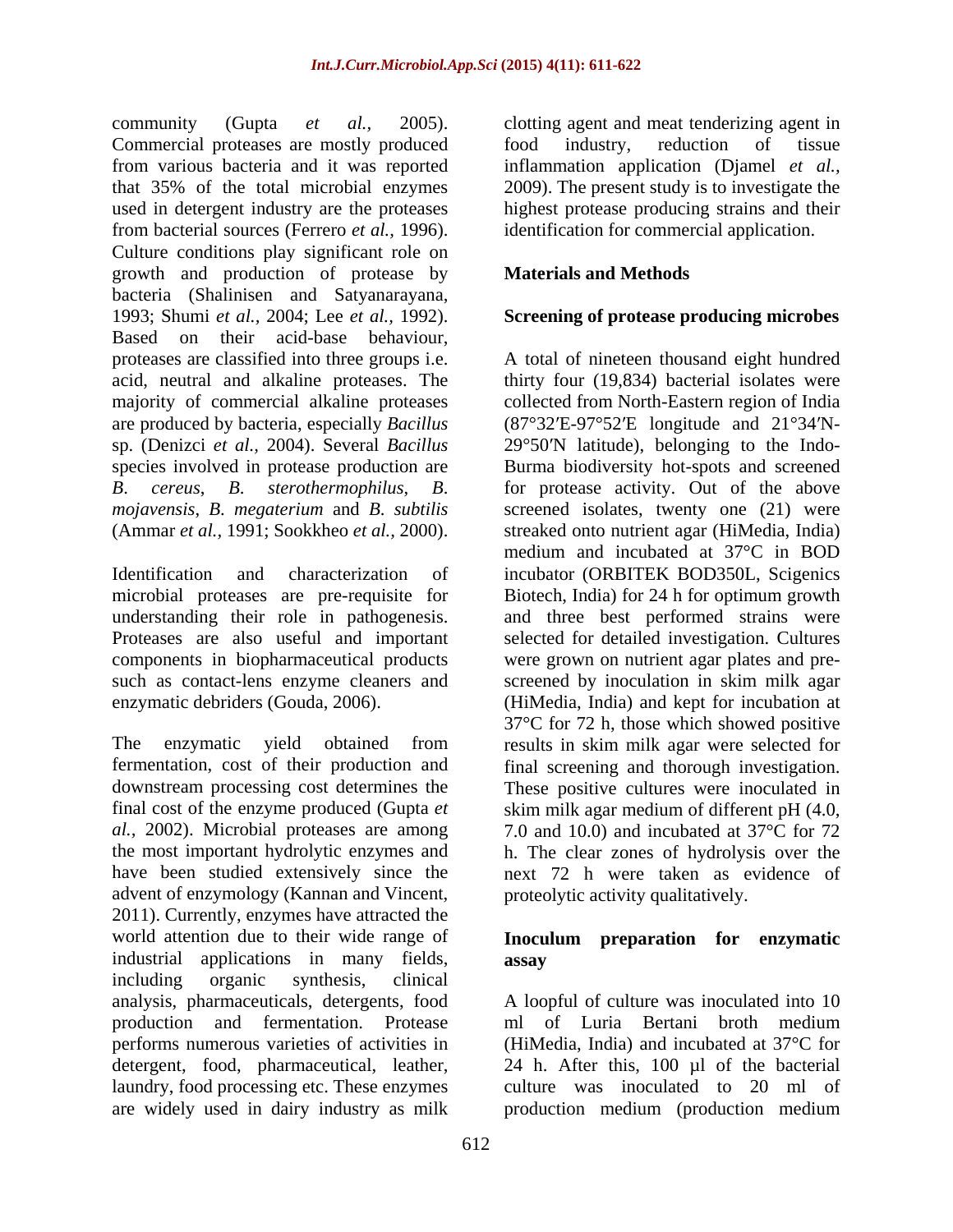composed of glucose-0.5 gm, peptone-0.75 gm,  $MgSO_4-0.5$  gm,  $KH_2PO_4-0.5$  gm, and kept in a refrigerated incubator shaker diameter of proteolytic zone were (C24KC, New Brunswick Scientific Classic Series, NJ, USA) at 140 rpm for 72 h at morphologically. Malonate, Vogues-37<sup>°</sup>C. At the end of the fermentation Proskauer, Citrate, ONPG, Nitrate enzyme source for the assay of protease production.

Protease activity was determined by Genomic DNA was isolated caseinolytic method (Tunga *et al.,* 2003). In alkaline phosphate buffers) was used. Casein solution was incubated with 0.5 ml of Technology, India) 536F 5'properly diluted enzyme at 37°C for 30 min. GTGCCAGCAGCCCGGGTRATA-3' and After 30 min, 200 µl of NaCl was added and 1488R 5'- CGGTTACCTTGTTACGA ml with distilled water. And 5 ml of  $\mu$ M of each forward and reverse primer, CuSO4 in 1% sodium potassium tartarate, Ciocalteu's reagent and incubated in dark for 2 min using Thermal cycler room condition for 30 min. The colour (Mastercycler gradient, Eppendorf, One unit of proteolytic enzyme activity was (Elchrom Scientific GEPS 200/2000, under specified assay conditions. (Eppendorf, Germany). Sequencing of the

### **Biochemical tests**

FeSO4-0.01 gm in 500 ml distilled water) The protease producing strains with highest process, the fermented broth was centrifuged Reduction, Catalase, Arginine, Sucrose, at 10,000 rpm in a centrifuge (5430R, Mannitol, Glucose, Arabinose, Trehalose Eppendorf, Germany) for 10 min and the were the biochemical test performed and supernatant was separated and used as crude stram's staining was performed using diameter of proteolytic zone were characterized biochemically and morphologically. Malonate, Vogues- Proskauer, Citrate, ONPG, Nitrate Hi*BacillusTM* identification kit.

#### **Protease enzyme assay Genomic DNA extraction and PCR amplification**

this assay, 2 ml of 2% casein in 0.65 ml of (Newman *et al.,* 1990). 16S rRNA sequence respective buffer (acidic, neutral and was amplified from genomic DNA using then the reaction was terminated by addition CTTCACC-3 (Nubel *et al.,* 1997). For the of 5 ml of 5% TCA. The solution mixture polymerase chain reaction (PCR), a total of was centrifuged at 10,000 rpm for 10 min. 50 µl of PCR reaction mixture was prepared After centrifugation, 0.1 ml of the sample having 5 µl of 1X *Taq* buffer, 5 µl of 200 was taken and the volume was made up to  $1 \mu M$  of each deoxynucleotide, 1.5  $\mu$ l of 0.3 solution-C (solution-A: In 50 ml distilled 0.25 µl of 5U *Taq* DNA polymerase and 2 water, 0.2 gm NaOH was dissolved and 1  $\mu$ l of genomic DNA extract. Amplification gm of  $\text{Na}_2\text{CO}_3$  was added, solution-B: 0.5% of DNA for 50 µL reaction was carried out solution-C: mixed 50 ml of solution-A + 1 conditions were set for 28 cycles with initial ml of solution-B) was added and incubated denaturation at 95°C for 5 min then final at room temperature for 10 min. These were denaturation of 95°C for 1 min, annealing at preceded by the addition of 0.5 ml Folin- 55ºC for 1 min and final extension at 72ºC developed was read at 660 nm against a Germany). The PCR product was detected reagent blank prepared in the same manner. with standard agarose gel electrophoresis defined as the amount of enzyme that Switzerland) and quantification of PCR liberated 1 µg tyrosine/ml/min from casein product was done with Biospectrometer Genomic DNA was isolated phenol:chloroform isolation method universal primer (Integrated DNA Technology, India) 536F 5'-GTGCCAGCAGCCCGGGTRATA-3' 1488R 5'- CGGTTACCTTGTTACGA µM of each forward and reverse primer, of DNA for 50 µL reaction was carried out under the following condition. The PCR for 2 min using Thermal cycler (Mastercycler gradient, Eppendorf, (Elchrom Scientific GEPS 200/2000,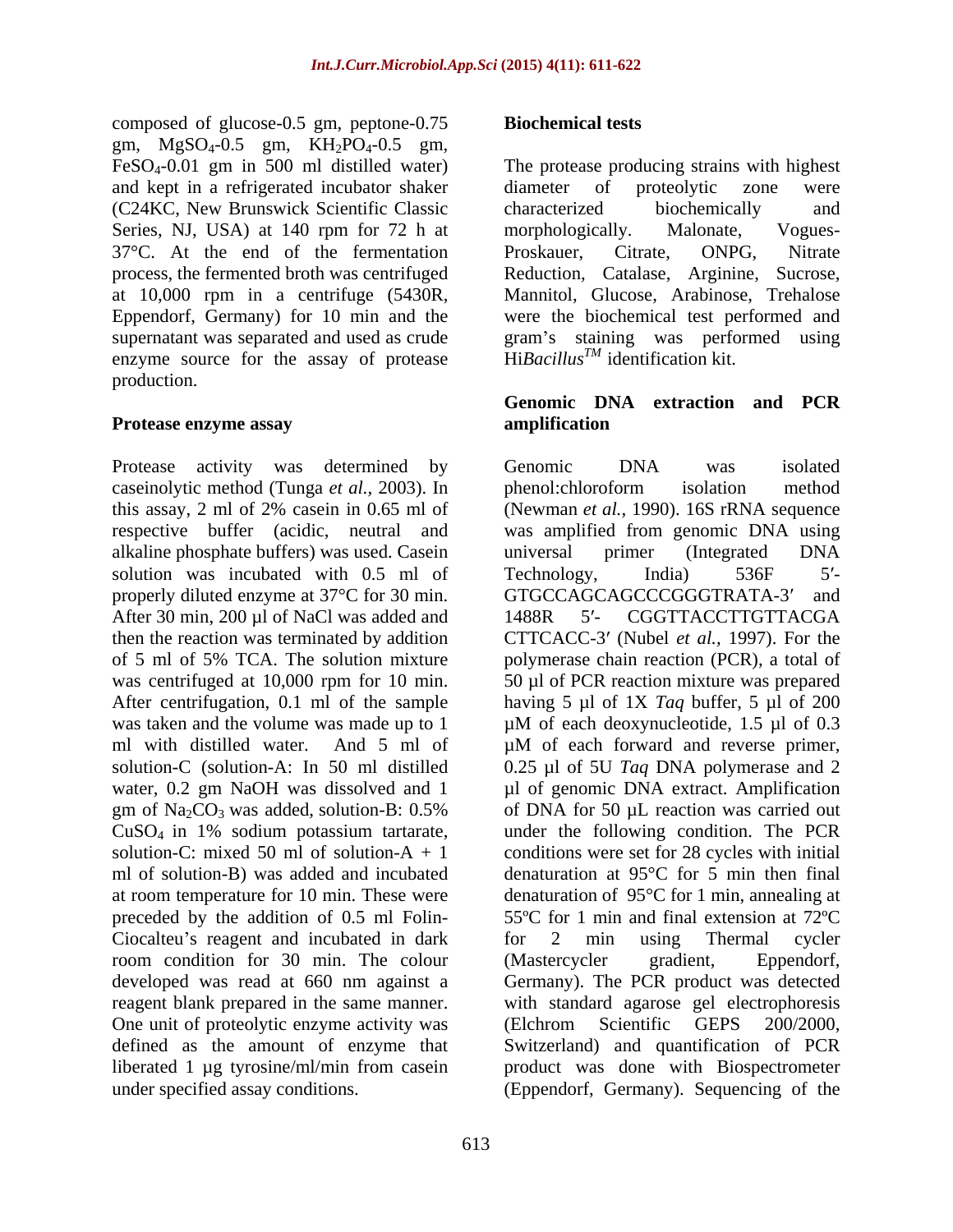quantified 16S rRNA PCR product was done at National Centre for Cell Science (NCCS),

### **Phylogenetic analysis of bacterial strain**

### **Results and Discussion**

Three (03) bacterial strains taken for the level of protease producing ability. Three study showed varying proteolytic activities bacterial strains in acidic, alkaline and at different pH 4.0, 7.0 and 10.0 (Table 1). neutral were checked for quantitative test of Screening of protease producing extracellular protease in liquid medium and microorganism usually involves growth on were found to produce proteases at varying the medium that contain protein as a levels from 55.39 IU/ml to 75.51 IU/ml at selective substrate and in the present study different pH 4.0, 7.0 and 10.0 (Table 1). The skim milk was used as the substrate. maximum proteolytic activity was 55.39 Following inoculation and incubation of the IU/ml at pH 4.0, 56.02 IU/ml at pH 7.0 and agar plate, organisms secreted proteases 75.51 IU/ml at pH 10.0 (Table 1 and Fig. 2). exhibited a zone of proteolysis which was Several investigations have been done for demonstrated by clear area surrounding the screening new isolates for protease microorganism's growth. The strains which production. Previous study reported that produced protease with 20-45 mm diameter of proteolytic zone were characterized and S-98 exhibited their maximum ability to further processed for detailed studies (Fig. 1).

Pune, India. The sequences were analyzed around the colonies in skim milk agar plate using the gapped BLASTn analysis of different pH 4.0 (25 mm), 7.0 (39 mm) [\(http://www.ncbi.nlm.nih.gov](http://www.ncbi.nlm.nih.gov)) search and 10.0 (45 mm) respectively (Table 1). algorithm for the correct identification of the The zone formation around the bacterial bacteria and the sequences obtained in this colony indicated the protease positive strains study were deposited to the GenBank which was due to hydrolysis of casein. All database. the three bacterial strains produced clear The 16S rRNA sequences of all bacterial different pH are known to influence the strains were aligned with reference synthesis and secretion of extracellular sequences showing sequence homology enzymes by microorganisms (Sharma *et al.,* from the NCBI database using the multiple 2006; Boyoumi *et al.,* 2007; 2009; Sreenivas sequence alignment program of MEGA 4.0 *et al.,* 2004). Optimization of the culture (Tamura *et al.,* 2007). Phylogenetic analysis condition is necessary in the selection of the of gene sequence data were conducted using bacterial source for industrial exploitation of the neighbor-joining (NJ) method (Saitou their extracellular enzymes. In the present and Nei, 1987) by Kimura 2-parameter. The investigation, skim milk powder was used as stability of trees obtained from the above the selective substrate, in which the isolated cluster analyses was assessed by using organisms were streaked. The strains were BOOTSTRAP program in sets of 1000 further analyzed for protease production by replicates. fermentation process. Three cultures showed highest proteolytic activity by distinctly forming clear zone zone in the medium and hence was confirmed to be protease production as shown in figure 1. Culture conditions in

### **Enzyme activity**

**Protease producing microorganisms** The objective of the present investigation was to select the bacterial strains with high screening new isolates for protease *Bacillus anthraces* S-44 and *Bacillus cereus* biosynthesize proteases within 60 h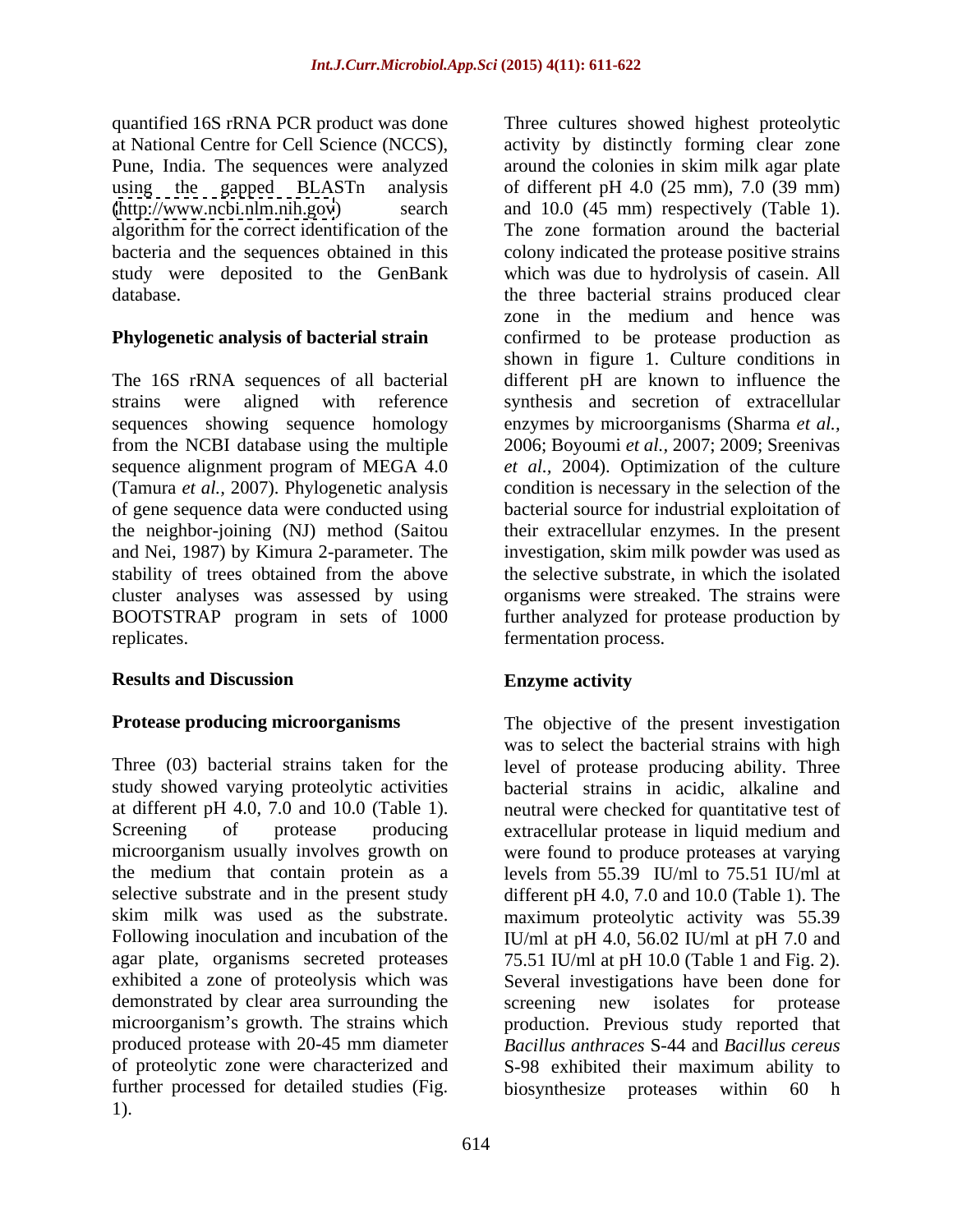incubation period since the productivity reached up to 126.09 units/ml for *Bacillus anthracis* S-44 corresponding to 240.45

# **Strain identification using biochemical**

Table 2 indicated the morphological characteristics of the isolated strains, and Table 3 denoted the respective results of the positive in nature and the colonies of in acidic, neutral and alkaline medium bacterial strains which were grown on Further, the biochemical tests of Bac1, Bac2 enzymatic activity, cell membrane

Genomic DNA of the studied strains were reported that the majority of the amplification produced a fragment of were submitted to NCBI GenBank database. Was grown in alkaline medium followed by A BLAST search performed on the 16S similarity score. The maximum identity 2). Several investigations done in alkaline

units/ml for *Bacillus cereus* S-98 identity with *Bacillus* sp. KC634279 and respectively (Johnvesly and Naik, 2001). Bac3 showed 99% identity with *Bacillus* sp. **and morphological characterization** bacterial strains were obtained as KJ562181, score after BLAST with 16S rRNA gene sequence of Bac1 showed 99% identity with *Bacillus* sp. KF725719, Bac2 showed 99% KJ801586. Accession numbers of partial 16S rRNA gene sequences of the three (03) KM010238 and KM010243 (Table 4).

### **Effect of pH on protease production**

biochemical investigations. The The pH of the culture strongly affects many morphological characterization of the enzymatic processes and transport of selected organisms revealed that they compounds across the cell membrane. belonged to the members of *Bacillus* sp. All Investigation on the proteolytic activity for the three (03) strains were found to be gram high enzyme production in the strains grown nutrient agar plates were round with smooth, found in bacterial isolates grown in alkaline drop like/ raised/ flat, cream color and have medium. pH of the culture medium is mucilage colony and non-mucilage colony. important for cell growth (Li *et al.,* 2001; Biofilm and pigment production around the Singh and Das, 2011), perhaps relating to its colony were absent in all the strains. influences on nutrient solubility and uptake, and Bac3 confirmed the species to be morphology, byproduct formation and redox *Bacillus atrophaeus*, *Bacillus cereus* and reactions (Bajaj *et al.,* 2009). Our finding is *Bacillus coagulans* respectively. Supported by earlier study of Anustrup **Strain identification by 16S rRNA gene** medium must be maintained above 7.5 **sequencing** and throughout the fermentation period of the extracted and the yield of genomic DNA thermophillic *Bacilli* grew at the pH range varied from 60 to 140 ng/µl. PCR of 5.8-8.0. Johnvesly *et al.* (2002) reported approximately 800-1000 bp (Fig. 3). This 6.5 and 12.0 indicating its potential for size corresponded to the expected size as practical use in industrial purpose which compared to other bacteria as reported by require activity over a wide pH range. Cheng *et al.* (2010). Partial 16S rRNA gene Maximum protease production was achieved sequences of the three (03) bacterial strains by the strain *B*. *coagulans* KM010243 which rRNA primary sequences of the three (03) *atrophaeus* KJ562181 which were grown in bacterial strains resulted in the highest neutral and acidic medium respectively (Fig. in acidic, neutral and alkaline medium revealed that highest enzyme activity was enzymatic activity, cell membrane (1980), and reported that the pH of the alkaline production. Zeikus *et al.* (1998) also reported that the majority of the the maximum enzyme activity between pH was grown in alkaline medium followed by the strains *B*. *cereus* KM010238 and *B*.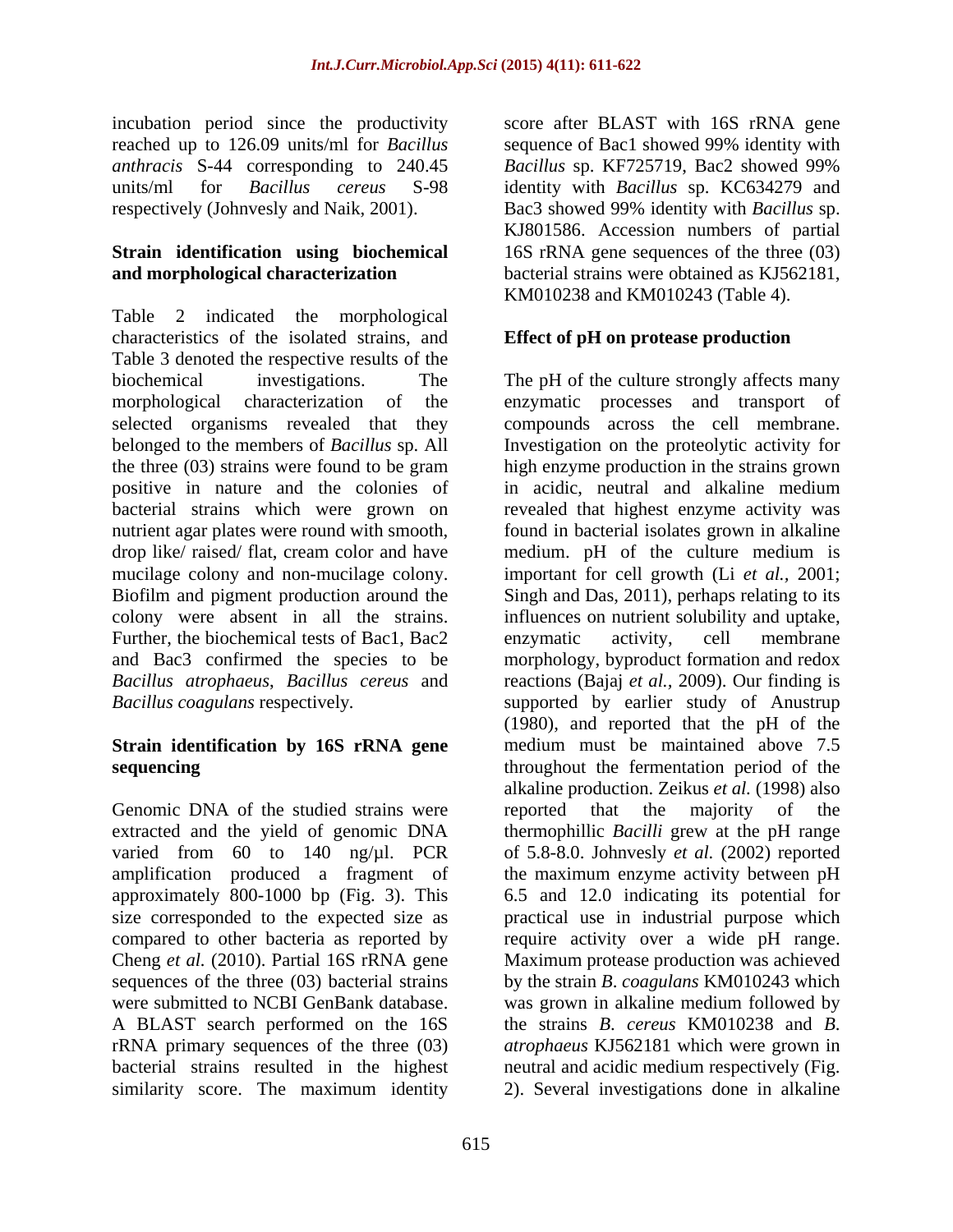protease enzyme production by *Bacillus* sp. and *B*. *methylotrophicus* YJ11-1-4 with has been previously reported by Aoyama *et al.* (2000), Feng *et al.* (2001), Adinarayana

rRNA primary sequence resulted in the

*weihenstephanensis* 265ZG11 formed a cluster with strains *B*. *polyfermenticus* bA87

*et al.* (2003), Al-Shehri *et al.* (2004) and *amyloliquefaciens* GR53 with a bootstrap Schallmey *et al.* (2004). The strain *B. coagulans* value of 52%. The strain *B. coagulans* **Phylogenetic analysis** sp. F212 sharing 99% of sequence identity A total of 03 partial 16S rRNA gene bootstrap value of 98%. *B. amylolyticus* sequences of investigated strains and 14 SKM25 clustered with a strain of *Bacillus* sequences from the same strains were sp. D5 of sequence identity supported by retrieved from the NCBI GenBank database. 75% of bootstrap values. *B. cereus* A BLAST search performed on the 16S KM010238 clustered with a strain *B. subtilis* highest similarity score of the present strain supported by 75% of bootstrap values. *B.* studied. *athrophaeus* KJ562181 compared in BLAST The phylogenetic tree based on the NJ ZJ-1, *Bacillus* sp. G332, *B. thuringiensis* analysis is given in figure 4. *B*. K206 and *Bacillus* sp. F224 supported by bootstrap values of 56%. *B. toyonensis* MCCC1A06928 was related with *B.*  KM010243 was closely related to *Bacillus* which topology was supported with a AN5 sharing 99% of sequence identity was related to four strains, *B. megaterium* 89% bootstrap value.

| Table.1 Quantita<br>$-4.1.66$<br><i>uuus</i> strains at different r |  |  |
|---------------------------------------------------------------------|--|--|
|                                                                     |  |  |

| <b>Bacterial strain</b>           | $\vert$ Zone of inhibition in mm $\vert$ Protease (IU/ml) $\vert$ |               |
|-----------------------------------|-------------------------------------------------------------------|---------------|
| $\vert$ Bac1 <i>B. atrophaeus</i> | $\sim$                                                            | 55.20         |
| $\vert$ Bac2 <i>B. cereus</i>     | $\mid$ 39 mm                                                      | 56.02         |
| Bac3 B. coagulans                 | $\frac{145}{2}$ mm                                                | $\pi \in \pi$ |
| Bac= Bacteria                     |                                                                   |               |

**Table.2** Morphological characteristics of bacterial strains isolated from NE region of India

| <b>Bacterial</b>                |            | Gram's   Colony   Colony |               | Colony   Colony            | Colony | Colony   |     | Biofilm Pigment |
|---------------------------------|------------|--------------------------|---------------|----------------------------|--------|----------|-----|-----------------|
| strains with                    |            | nature Size              | configuration | margin   elevation   color |        | mucilage |     | production      |
| <b>NCBI</b>                     |            |                          |               |                            |        |          |     | around          |
| accession no.                   |            |                          |               |                            |        |          |     | colony          |
| Bac1                            |            | $5 \text{mm}$            | Round         | Drop-<br>Smooth            | Cream  | res      | No  | . No            |
|                                 |            |                          |               | (entire) like              |        |          |     |                 |
| <i>B. atrophaeus</i> (KJ562181) |            |                          |               |                            |        |          |     |                 |
| Bac2                            |            | 10mm Round               |               | Smooth   Raised            | Cream  |          | No. | No -            |
| cereus                          |            |                          |               |                            |        |          |     |                 |
| (KM010238)                      |            |                          |               |                            |        |          |     |                 |
| Bac3                            | $\vert$ 10 | $\sqrt{2}$ mm            | Round         | Smooth Flat                | Cream  |          | No  | No.             |
|                                 |            |                          |               | (entire)                   |        |          |     |                 |
| B. coagulans<br>(KM010243)      |            |                          |               |                            |        |          |     |                 |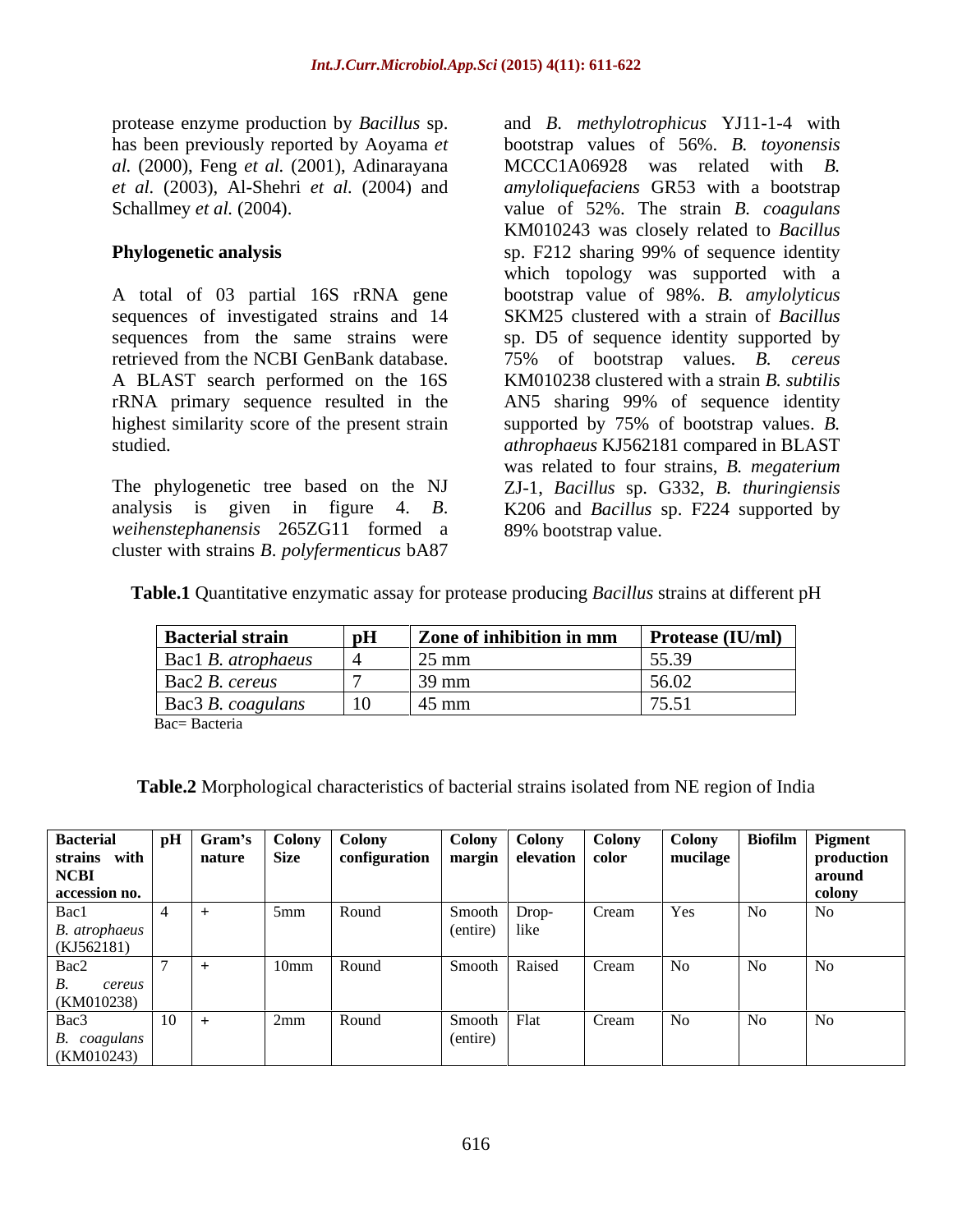| <b>SN</b>                   | <b>Biochemical Test</b> | Bac1                 | Bac2             | Bac3                |
|-----------------------------|-------------------------|----------------------|------------------|---------------------|
|                             |                         | <b>B.</b> atrophaeus | <b>B.</b> cereus | <b>B.</b> coagulans |
|                             | Malonate                | $-ve$                | $-ve$            | $-ve$               |
| $\bigcap$<br>$\overline{a}$ | Voges Proskauer's       | $+ve$                | $+ve$            | $-ve$               |
| $\overline{2}$              | Citrate                 | $+ve$                | $+ve$            | $-ve$               |
| $\overline{4}$              | ONPG                    | $-ve$                | $-ve$            | $-ve$               |
|                             | Nitrate Reduction       | $+ve$                | $+ve$            | $-ve$               |
| 6                           | Catalase                | $+ve$                | $+ve$            | $+ve$               |
| $\overline{a}$              | Arginine                | $-ve$                | $-ve$            | $+ve$               |
| 8 <sup>8</sup>              | Sucrose                 | $+ve$                | $+ve$            | $+ve$               |
| $\overline{9}$              | Mannitol                | $+ve$                | $-ve$            | $-ve$               |
| 10                          | Glucose                 | $+ve$                | $+ve$            | $+ve$               |
| 11                          | Arabinose               | $+ve$                | $-ve$            | $+ve$               |
| 12                          | Trehalose               | $+ve$                | $+ve$            | $+ve$               |

**Table.3** Biochemical characteristic of the potent and investigated strains isolated from NE region of India

**Table.4** Identification and sequence details of bacterial species on the basis of 16S rRNA gene sequence similarity

| <b>Bacterial strain</b>           | <b>GenBank accession   Closest</b> |                  | similarity/ |
|-----------------------------------|------------------------------------|------------------|-------------|
|                                   | no.                                | <b>BLAST</b> hit |             |
| $\vert$ Bac1 <i>B. atrophaeus</i> | KJ562181                           | KF725719         |             |
| $\vert$ Bac2 <i>B. cereus</i>     | KM010238                           | KC634279         |             |
| Bac3 B. coagulans                 | KM010243                           | KJ801586         |             |

**Fig.1** Protease activity on Skim Milk Agar Medium of different pH 4, 7 and 10 by *Bacillus*

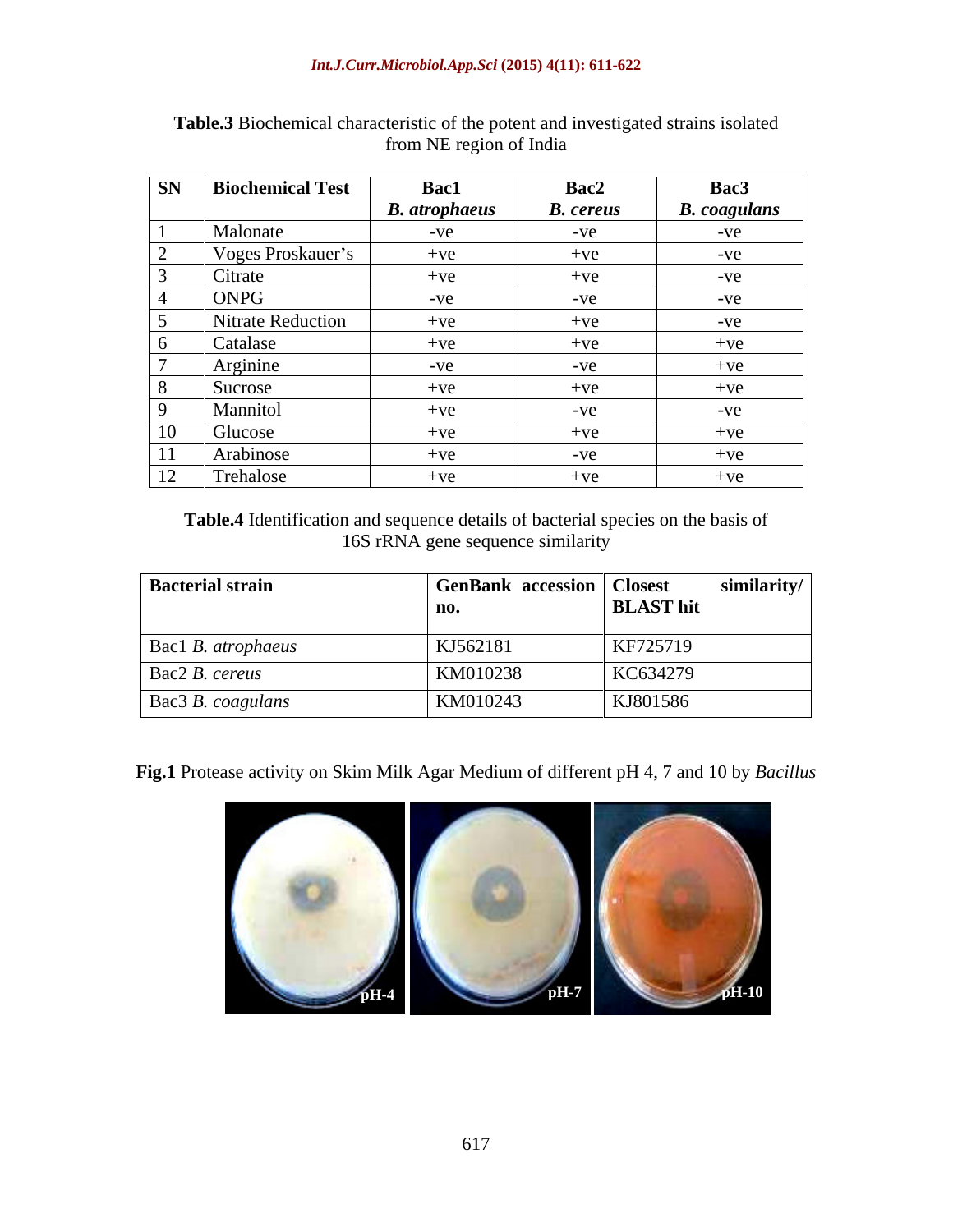**Fig.2** *Bacillus* strains showing protease activity in acidic, neutral and alkaline medium. All data are mean values of three independent measurements. Vertical bars S.D. (n=3)



**Fig.3** 16S rDNA-PCR amplification of protease producing bacteria A= Bac1 B= Bac2; C=Bac3

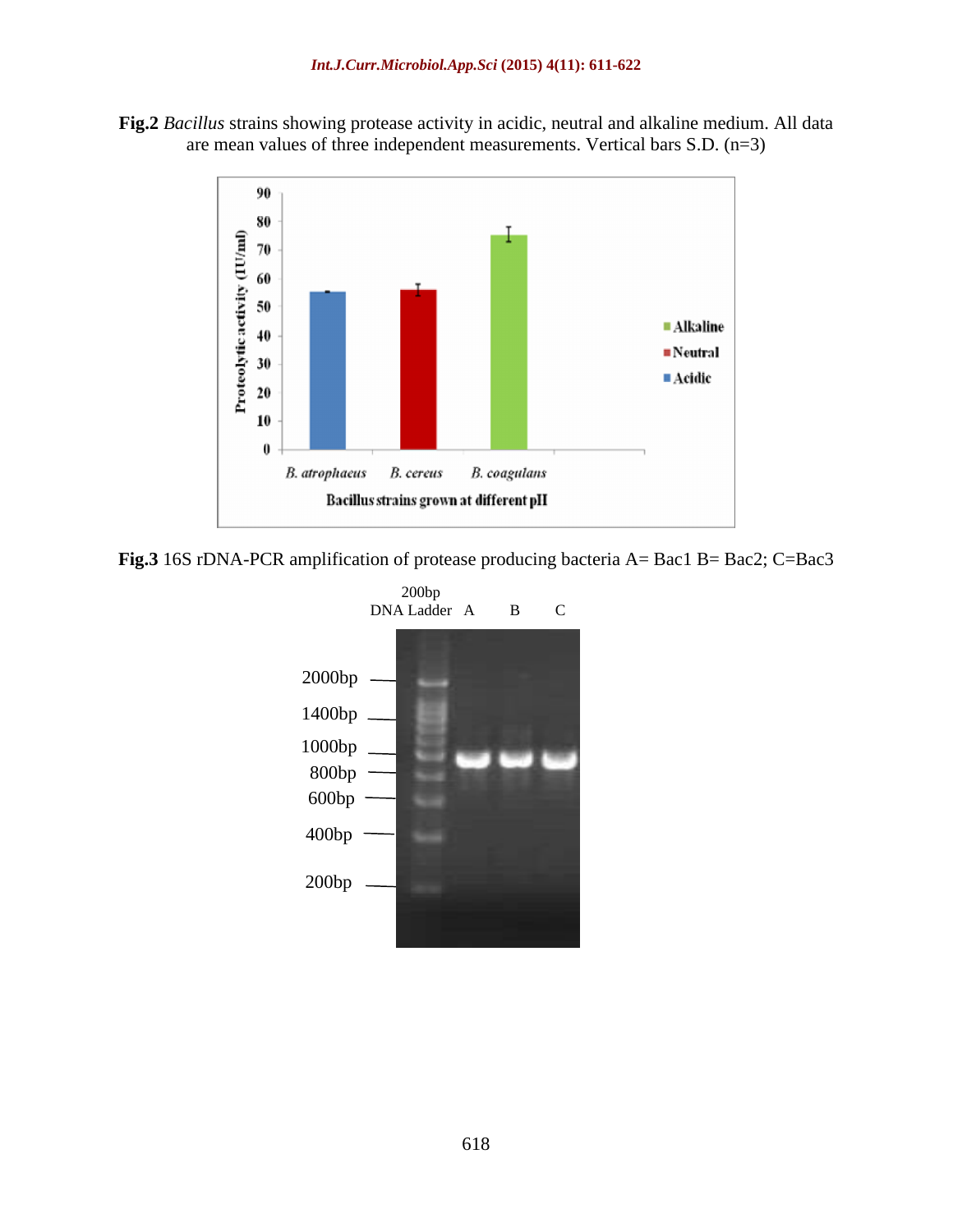**Fig.4** Phylogenetic relationships of the 03 bacterial strains investigated (in bold) and related bacteria based on 16S rDNA gene sequences. The tree was constructed using the NJ method. Percentages at nodes represent levels of bootstrap support from 1000 resampled datasets. Bootstrap values less than 50% are not shown. *Lactobacillus casei* M23928 is the outgroup taxon.



with 16S rRNA gene sequence of the the *Bacillus* sp. (sequence taken from NCBI) the similarity between the input sequence

Various bacterial isolates from soil were studied for protease producing activity. Proteolytic activity were measured for high **Acknowledgements** enzyme producing strain in which the highest protease enzyme production was represented in Bac1, Bac2 and Bac3 which IBSD, Imphal, Manipur, India for providing were grown in acidic, neutral and alkaline laboratory facilities and the Department ofmedium. However, the production was

The maximum identity score after BLAST highly observed in Bac3 grown in alkaline present study showed 99% identity with all analysis revealed the bacterial strains as (Table 4). Thus, lower the E-value, greater identification by 16S rRNA gene sequences and the match. The clusters were well *Bacillus* strains*.* Hence, the results presented supported by bootstrap analysis and partly here suggested that high protease production reflected the morphological similarity of the can be expected with the selection of organisms. appropriate bacterial strains cultured under **Conclusion** various application purposes in detergent medium. Morphological and biochemical group of *Bacillus* sp. Moreover, molecular proved that the studied strains as novel optimum conditions, which can be used for industries, food industries and pharmaceutical industries.

#### **Acknowledgements**

All authors are thankful to the Director,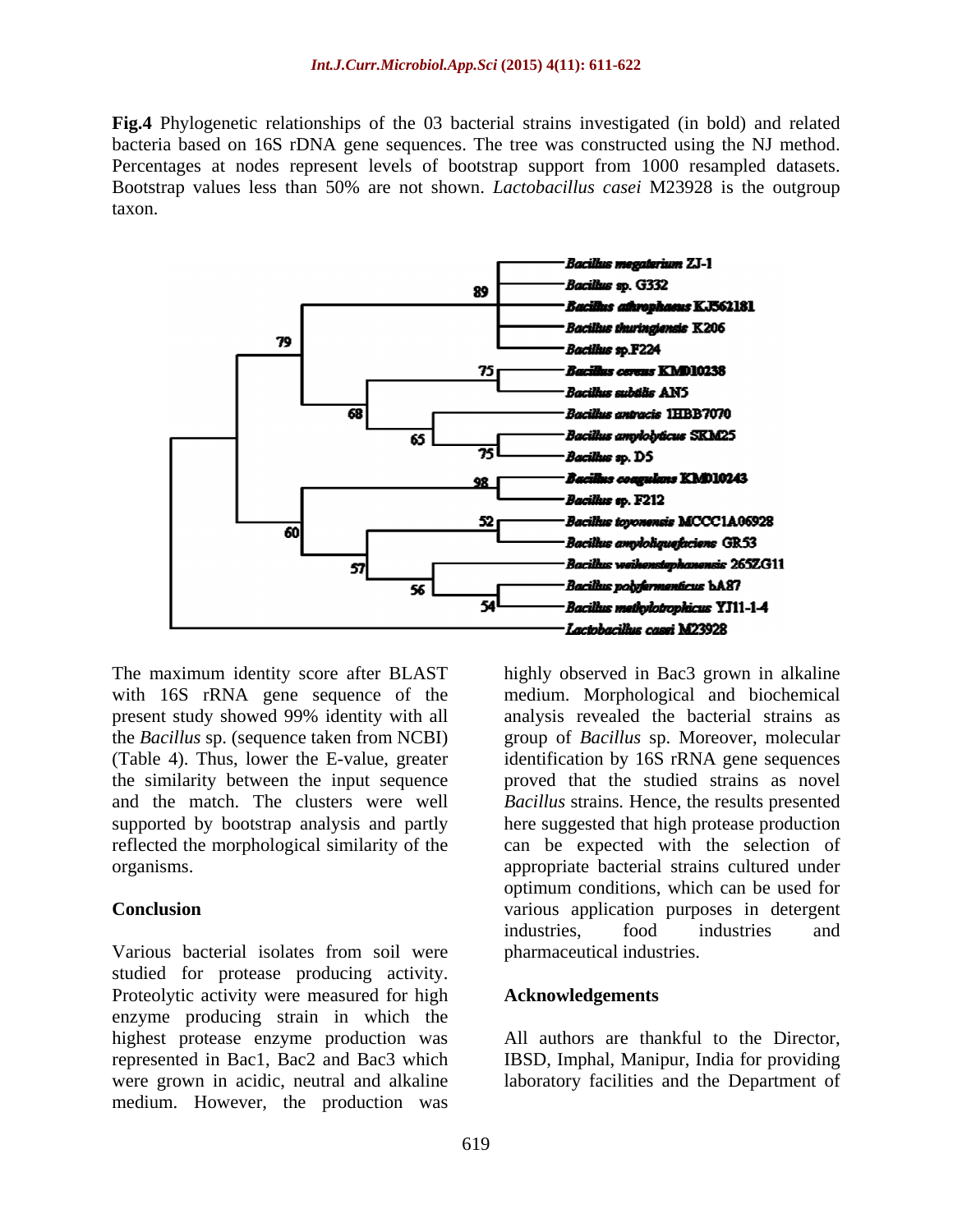The authors declare that there is no conflict fermentation conditions for of interest. The contract of interest. The contract of interest application in bio-detergent

- Adinarayana, K., Ellaiah, P., Prasad, D.S. isolated *Bacillus subtilis* PE-11.
- Al-Shehri, L., Abdul-Rahman, M., Yasser,
- Ammar, M.S., El-Louboudy, S.S., 4942–4953.
- Anustrup, K. 1980. Proteinase. In: Rose,
- Aoyama, M., Yasuda, M., Nakachi, K., 2000. Soybean-milk-coagulating Technol., 30: 94–99.
- Bajaj, I.B., LeLe, S.S., Singhal, R.S. 2009. *Res.*, 25: 469–477. of fermentive production of poly
- Biotechnology, Government of India for Bayoumi, R.A., Louboudy, S.S., Sidkey, financial assistance. N.M., Abd-El-Rahman, M.A. 2007. **Conflict of interest** characterization of thermostable **Reference** 25: 111–129. Production, purification, and characterization of thermostable alkaline protease under solid state fermentation conditions for application in bio-detergent technology. *Egypt. J. Biotechnol.,* 25: 111 129.
	- 2003. Purification and partial characterization of thermostable serine alkaline protease from a newly enzymes in bio-detergent industry. Bayoumi, R.A., Louboudy, S.S., Sidkey, N.M., Abd-El-Rahman, M.A. 2009. Biotechnological application of bacterial alkaline thermostable *Egypt. J. Microbiol., 44: 29–46.*
	- *Pharm. Sci. Technol.,* 4: 56 64. Cheng, K., Lu, F.P., Li, M., Liu. L.L., S. 2004. Production and some biochemical characterization of a properties of protease produced by serine alkaline protease TC4 from a *Bacillus licheniformis* isolated from Tihamet aseer, Saudi Arabia. *Pak. J. Bio. Sci.,* 7: 1631 1635. formulations. *Afr. J. Biotechnol.,* 9: Liang, X.M. 2010. Purification and serine alkaline protease TC4 from a new isolated *Bacillus alcalophilus* TCCC11004 in detergent 4942 4953.
	- Abdulraouf, U.M. 1991. Protease(s) Denizci, A.A., Kazan, D., Abeln, E.C.A., from *Bacillus anthracis* S-44 and Erarslan, A. 2004. Newly isolated *Bacillus cereus var. mycoids*, S-98 *Bacillus clausii* GMBAE 42: an isolated from temple and slaughter alkaline protease producer capable to house in Aswan city. *Az. J. Microbiol.,* 13: 12 29. conditions. *J. Appl. Microbiol.,* 96: alkaline protease producer capable to grow under highly alkaline 320 327.
	- A.H. (Ed.), Economic microbiology. Dias, D.R., Abreu, C.M.P., Silvestre, Microbial enzymes and M.P.C., Schwan, R.F. 2010. In vitro bioconversions. Academic Press, protein digestibility of enzymatically New York. Pp. 50–114. The same of the second pre-treated bean (*Phaseolus vulgaris* and *Phaseolus vulgaris* Kobamoto, N., Oku, H., Kato, F. and *Bacillus* sp. protease. *Food Sci.* L.) flour using commercial protease *Technol.,* 30: 94–99.
	- activity of *Bacillus pumilus* derives Djamel, C., Ali, T., Nelly, C. 2009. Acid from a serine proteinase*. Appl. Microbiol. Biotechnol.,* 53: 390 395. species of *Penicillium*. *Eur. J. Sci.* protease production by isolated *Res.*, 25: 469–477.
	- A statistical approach to optimisation Ellaiah, P., Srinivasulu, B., Adinarayana, K. (gamma glutamic acid) from *Bacillus*  proteases. *J. Sci. Ind. Res.,* 61: 690 *licheniformis* NCIM 2324. 2002. A review on microbial alkaline 704.
	- *Bioresour. Technol.,* 100: 826 832. Feng, Y.Y., Yang, W.B., Ong, S.L., Hu J.Y.,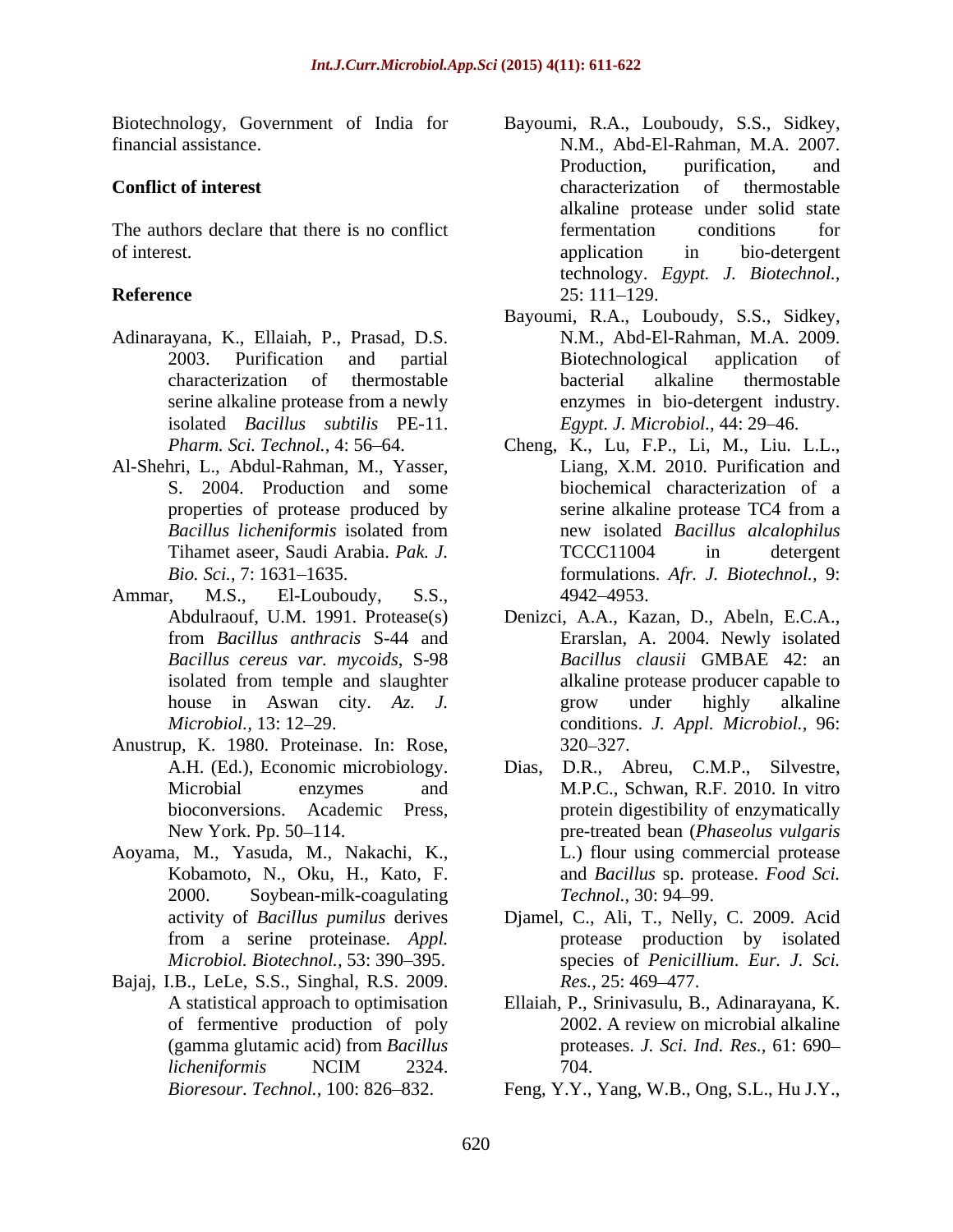Nig, W.J. 2001. Fermentation of starch for enhanced alkaline protease Biochem., 37: 139–144.

- Ferrero, M.A., Castro, G.R., Abate, C.M., Biotechnol., 3: 237–245. Thermostable alkaline proteases of characterization. *Appl. Microbiol.*
- Gouda, M.K. 2006. Optimization and harbour of Alexandria. *Polish J.*
- Gupta, A., Roy, I., Patel, R.K., Singh, S.P.,
- Gupta, R., Beg, Q.K., Lorenz, P. 2002.
- 
- Johnvesly, B., Manjunath, B.R., Naik, G.R.
- Johnvesly, B., Naik, G.R. 2001. Study on alkaliphilic *Bacillus* spp. JB-99 in a

chemically defined medium. *Process Biochem.,* 37: 139–144.

- production by constructing an Kannan, R.R., Vincent, S.G.P. 2011. alkalophilic *Bacillus pumilus* strain. *Appl. Microbiol. Biotehnol.,* 57: antagonistic *Streptomyces* isolated 153 160. from a mangrove swamp. *Asian J.* Molecular characterization of *Biotechnol.,* 3: 237–245.
- Baigori, M. D., Sineriz, F. 1996. Lee, W., Young-Jecho, Gyu-Mok, S., Choi, *Bacillus licheniformis* MIR 29: pattern alkaline protease produced isolation, production and from *Bacillus* sp. CW-1121. *J.*  C. 1992. Characteristic and action *Korean Biochem., 24: 537-542.*
- *Biot.,* 45: 327 332. Li, P., Harding, S.E., Liu, Z. 2001. purification of alkaline proteases their nature and potential produced by marine *Bacillus* sp. MIG newly isolated from eastern Biotechnol. Genet. Eng., 18: 375– Cyanobacterial Exopolysaccharides: their nature and potential biotechnological *Biotechnol. Genet. Eng.,* 18: 375 404.
- *Microbiol.*, 55: 119–126. Newman, S.M., Boynton, J.E., Gillham, Khare, S.K., Gupta, M.N. 2005. One Johnson, A.M., Harris, E.H. 1990. step purification and characterization Transformation of chloroplast of an alkaline protease from haloalkaliphilic *Bacillus* sp. *J. Chromatogr.,* 1075: 103–108. genetic characterization of Bacterial alkaline proteases: 875–888. N.W., Randolph- Anderson, B.L., Transformation of chloroplast ribosomal RNA genes in *Chlamydomonas*: molecular and genetic characterization of integration events. *Genetics,* 126: 875–888.
- molecular approaches and industrial Nubel, U., Garcia-Pichel, F., Muyzer, G. applications. *Appl. Microbiol.* 1997. PCR primers to amplify 16S *Biotechnol.*, 59: 15–32. rRNA gene from cyanobacteria. Haki, G.D., Rakshit, S.K. 2003. *Appl. Environ. Microbiol.,* 63: 3327 Developments in industrially 3332. rRNA gene from cyanobacteria. 3332.
	- important thermostable enzymes: a Saitou, N., Nei, M. 1987. The Neighborreview. *Bioresour. Technol.,* 89: 17 34. reconstructing phylogenetic trees. joining method: A new method for *Mol. Biol. Evol., 4: 406-425.*
	- 2002. Pigeon pea waste as a novel, Schallmey, M., Singh, A., Ward, O.P. 2004. inexpensive, substrate for production Developments in the use of *Bacillus* of a thermostable alkaline protease species for industrial production. from thermo alkalophilic *Bacillus* sp. *Can. J. Microbiol.,* 50: 1-17.
	- JB-99. *Bioresour. Technol.,* 82: 61 Shalinisen, S., Satyanarayana, T. 1993. 64. Optimization of alkaline protease production of thermostable alkaline *licheniformis* S-40. *Indian J.* protease from thermophillic and *Microbiol.*, 33: 43–47. production by thermophilic *Bacillus licheniformis* S-40. *Indian J. Microbiol.,* 33: 43–47.